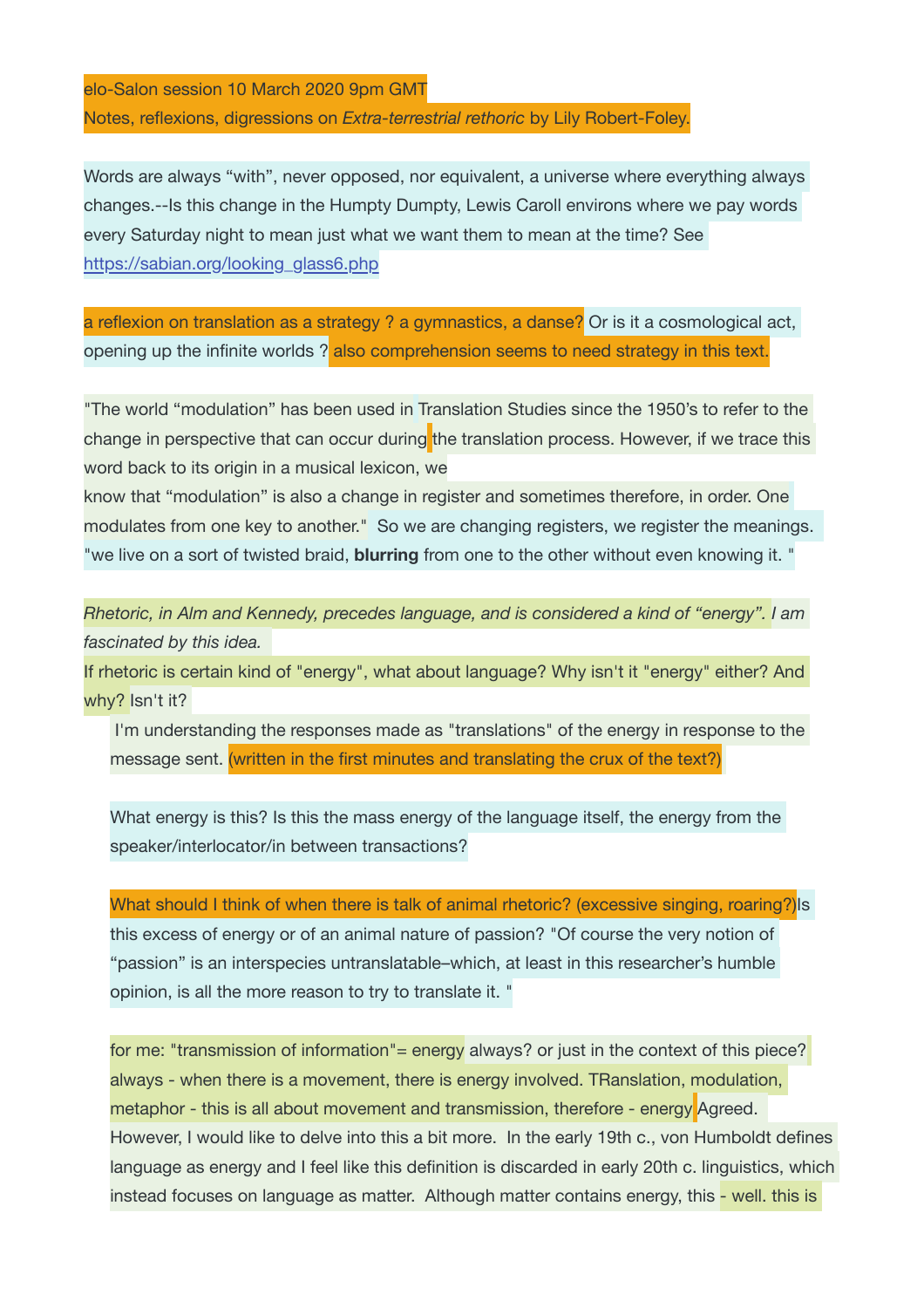transferable. Matter can be also seen as extremely dense energy, temporarily calcified. Then it dissolves. Question is - can language be a bridge, a point / moment / node of transduction between matter and energy, back and forth? Yes. I agree. However, I feel like the energy as response to a communication that is discussed in this piece is in some ways outside of language. I'm not entirely sure why I think that. I'm thinking of it as a pre-linguistic energetic response. Agreed, for me it is a boderland, a kind of liminal space - I can understand that this IS a language but I have some problems with grasping how it operates. what it DOES, how it performs, it is kind of foggy. Yes I just calls and responses. Of course, I immediately think it is some kind of esp (extra-sensory perception), but that just may be because when I think of "energy," it is always dematerialized. Me, on the contrary - I think of energy a something tangible and material, as a different register of materiality maybe, different sort of physicality, a borderland again. But it also occurred to me that the musical language, the musical response sounds like the other side of language, the unjust side of language, like what is normally omitted - all the sounds produced by breathing and our respiratory tracts. Before we get into a further discussion of the "just" and "unjust" sides of language, I'd like to think about how each of us defines the encoded message sent from the extraterrestrials. For instance, I read the response as a clue to deciphering their language

or maybe it is language without progress as opposed to terestrial language so strongly based on the idea of progress and linearity (in most cases) I'm reading and thinking about energy; ). I'm thinking how energy of reading and energy of this text is manifesting through what we're writing here. Yes! I feel like we are engaged in acts of "intercomprehension." Through all the calls and responses here related to those there. Yes! Switching to green mean exclamation! Ecstasy / energy of reading, co-reading and intercomprehesion. co-creation?

Are we undoing prejudice ? What if you approached every conversation with the belief that you and your interlocutor speak different languages and fundamentally cannot understand one another? Might be a good idea - isn't that often the case in interdisciplinary groups? what is lost if we assume there is no shared text?

That would probably mean that the basics of comprehension would constantly change, so there will probably be no message at all - just the two communicators constantly checking understanding . Yes! Exactly. It's not bad, I think. It is not bad at all - if we're in an exchange, we're already communicating. It is a semantically based meaning that might be escaping but by no means it is necessary for communication as such. Understanding could mean that we have found something too common to learn anything else from each other. So, if we could constantly keep certain misunderstanding without moving too much astray, that would be effective, maybe It now strikes me as odd that in most conversational exchanges there are so few points at which "understanding" or "intercomprehension" is marked explicitly. we mark misunderstanding, instead. Yes!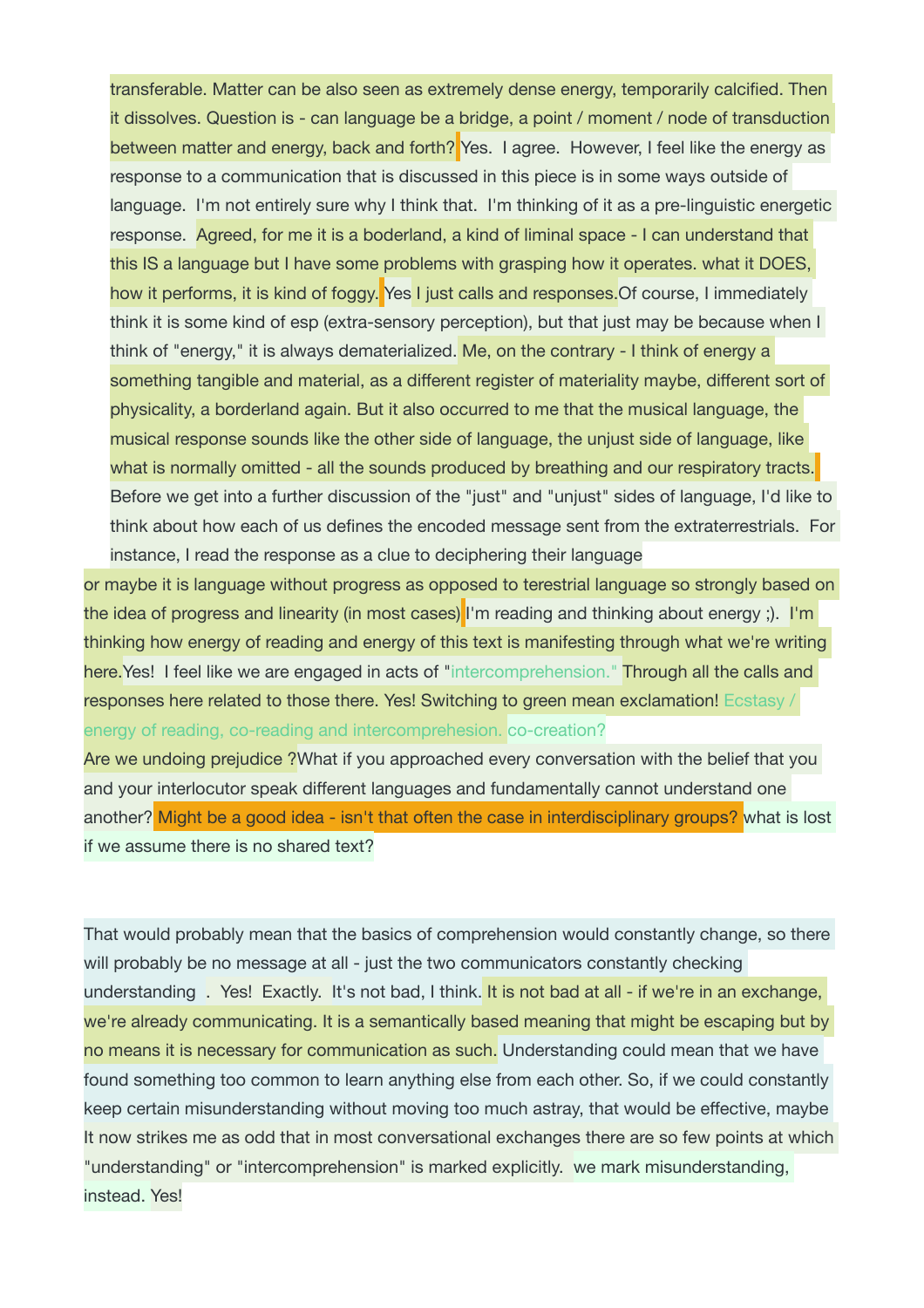Does Robert-Foley send messages in response to the Extraterrestrial messages? Good question! She should try! Or we could?! (We will probably have to get the Avians involved). But what if we intercepted the messages and became the avians? We could be the aviators of our own extraterrestrial interactions.

Maybe it's about being responded, not responding as such - it's always desperate enough, I'd say, for there is always risk that there will be no response, or that the response will be unexpected, or too expected. "t much - I accidentally deleted significant trunk of my text here :-( And possibly the other parts too....So there's another partner in this conversation, the digital textuality itself - protocols, code, miscommunications between servers and elements of the software These interrogations prompted our next transmission, in the face of a certain fundamental absurdity—namely, if we can not understand them, what reasons could we have to assume that they can understand us? But as the first message was motivated out of an absurd desperation, we had reason to believe that a second of this nature might likewise be successful, and indeed, it was.

I feel like the series of messages and responses that Robert-Foley records may be helping us trace the outlines of the phenomenon of communication, i.e., all communication is a series of responses attempting to restate or "decode" what it is that has just been said.

Wait? What prejudice? our pre-conceived notions of language or with each other (speaker and interlocutor? I'm quoting : "And if this were but a prejudice woven into the history of traditional linguistic discourse" Prejudice against motherese.

"if the receiver does nothing, the message has no meaning". If the receiver DOES nothing or says nothing or does not respond or if the response is not what the sender expected, but a choral response churned up in an intelligence alien and unfathomable to the reader? (not unfit hombre, which is what the spelling correction wanted, and which is funny, but simply not germane to the conversation..)

What language do the Avians speak and write? And are they always in the middle? Those Avians? That's why they are called "middle Avians." "As we know, the Avians claim to have been maintaining successful intercomprehension with the extra-terrestrials since approximately 1,000 BC in the Simian calendar, about 1,000 years after the start of the Avian exodus, exodus that began with the domestication of birds and continued well through the Simian middle ages." So we have a history of assuming inter comprehension and inter-cession.

"Are emotions, passion, matter? Are they as tangible, as "felt", as "real" as things or even as the sounds words? I think the Avains are that liminal translator--that chaos unknown in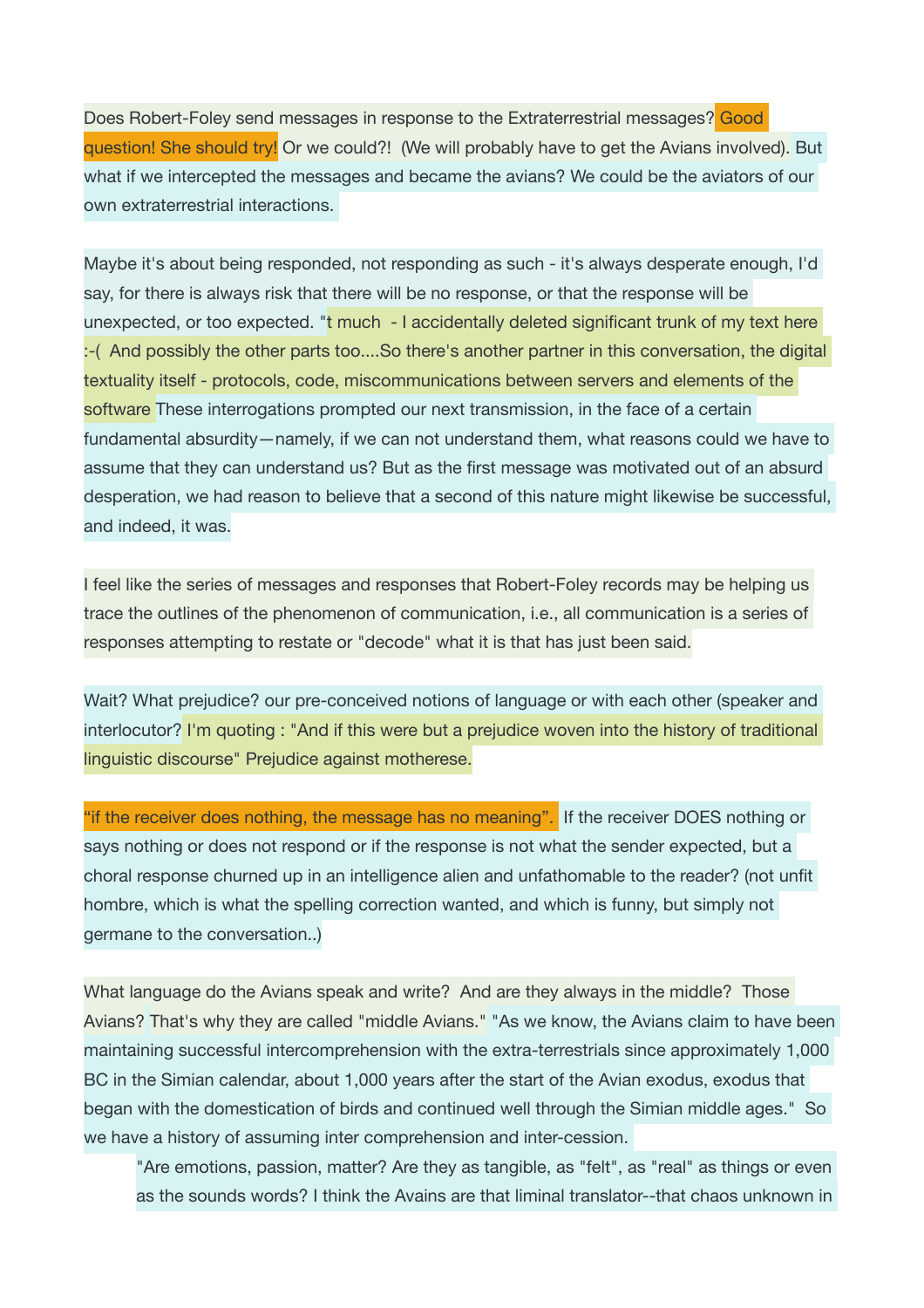the middle between the sender and receiver.  $\lfloor \cdot \rfloor$ There is this concept of "felt sense," and I can't remember the name of the person who writes about that, but that may be a useful term in talking about the rhetorical energy that precedes language

Language as matter--language as embodying possible worlds themselves: "Languages are already like molecules in a way insofar as each instance of a language, each utterance, each book, each letter written on a scrap of paper, each linguistic unit thought or dreamed of, changes its language imperceptibly, branching off into a new probability strand, creating a new universe. I would remind you that in the history of thinking on translation, language is a substance, and has matter."Thank you!

"The delay in obtaining a response is in part no doubt due to Simian arrogance, as Avian interpreters advised frustrated Simian researchers that scientific and mathematic formulas, such as those contained in the Arecibo message (the numbers 1-10; the atomic numbers of the elements found in DNA etc.) would obtain no response from the extra-terrestrials. " Yet further on, the Avians only respond to passion. I think this language as music or even the more-linguistic energetic response is at a liminal level--at the level of emotion, want, or need---yet is language the same thing as what is being conveyed? Is the symbol the symbolized thing itself?

Language seems to be self-refered, but is it self-conscious? Does it stumble at itself blindly, or does it look for a door of some sort out of certain urge to obtain meaning or recipient?

On a metanote: I see what we are doing here as an embodiment of a Reading Club: "*Thus the Reading Club manifests itself as a facilitator for a diffractive, distributed intelligence on-the-fly, creating text and relational patterns that do not depend on canons. It generates creative and unexpected "outcomes". These are, in my opinion, not so much the texts produced, as the "diffractive moments" experienced by the reariters.*

Which canons are implied? How different are they from relational patterns that are created on the fly? I saw the canons as the works of elit that we teach, that go into the New Media Reader, etc. I saw the on-the-fly as a way of creating text somewhat like we are doing now in the framapad? I wonder if all patterns aren't canonised in a way - even locally. We can start with canon, but can also end with it. Isn't the canon a power instrument? The idea is that canon isn't always out there, we are its source, maybe, due to our own need of comprehension, syntax and narrative. Narrative is a power instrument, I think

On yet another metanote: as we are faced to teach online, perhaps using framapad may be a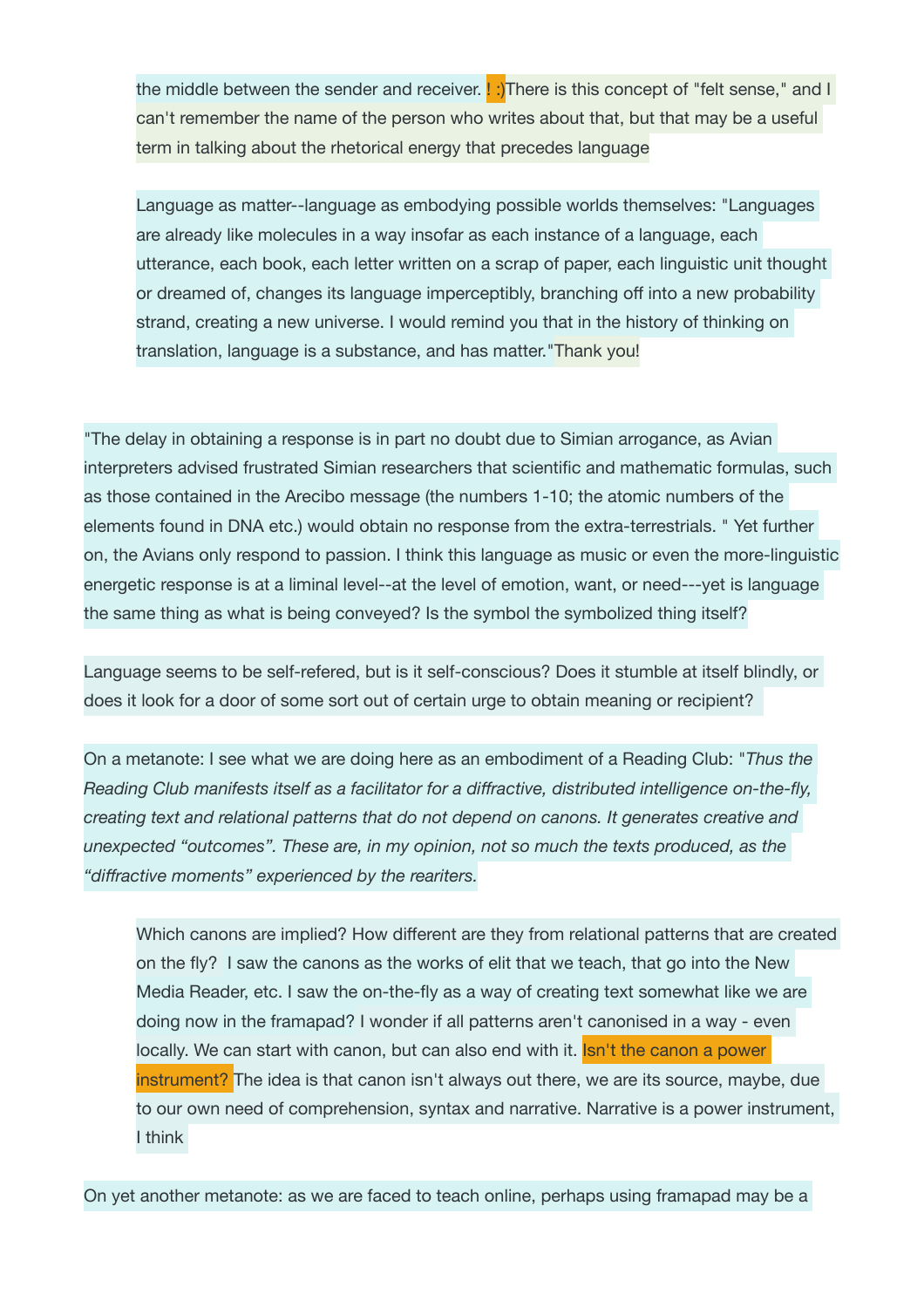way to engage discussion within a classroom--and provide the notes and clay needed for their essays/responses--depending on the class type and aims? I think it is a great idea to use Framapad!

on another metatangent: I love the name "Outranspo" so craftily based on Oulipo...and the are musicians living in between and yet with (in) language...

Making other meanings that come out of the journey, the trans-position trans (e)l lat ion between the potential trans position ou oeuvre, works.

/// remarks during evaluation ///

we see ourselves as language. --language as constant decoding and encoding our feelings.

language is more being, all about shared spaces.

Will can be more important than reality, Science and philosophy ignores the will.

In this writing (framapad reariting), identity is in flux, not an object. This environment encompasses a wider space. We don't have to see things as we want them to be or we are planning to be.

silent jazz writing--it is a shared responsibility. You are not making an image of yourself, you are creating with others. We are riffing on what is going on, let yourself be taken somewhere else.

We can move forwards and backwards in the conversations. Some writing was context specific. We may not be able to reconstruct the actions--rather than the written record.

Does this tool correlate with the material that we are working with--as we are discussing a problematic communication? e.g., Ingmar Bergman, Max Van Soto --what problems can appear in the world where all people understand each other perfectly well? You keep doubting and questioning the line of communication--a constant checking and distending. How different our dialog is from the Foley-Robert text?

Not so different--it is a chorus, and we can not tease out the individual threads of the chorus.

I imagine something less orderly in these responses (the ones in Robert-Foley's text)--when I think about sound, I don't think about overly sound.

TO go back to the experience, it enacted what we hoped we could get in a session, experience in participating in collaborative writing. Excitement--people are interested in things you are interested in--exchanging topics.